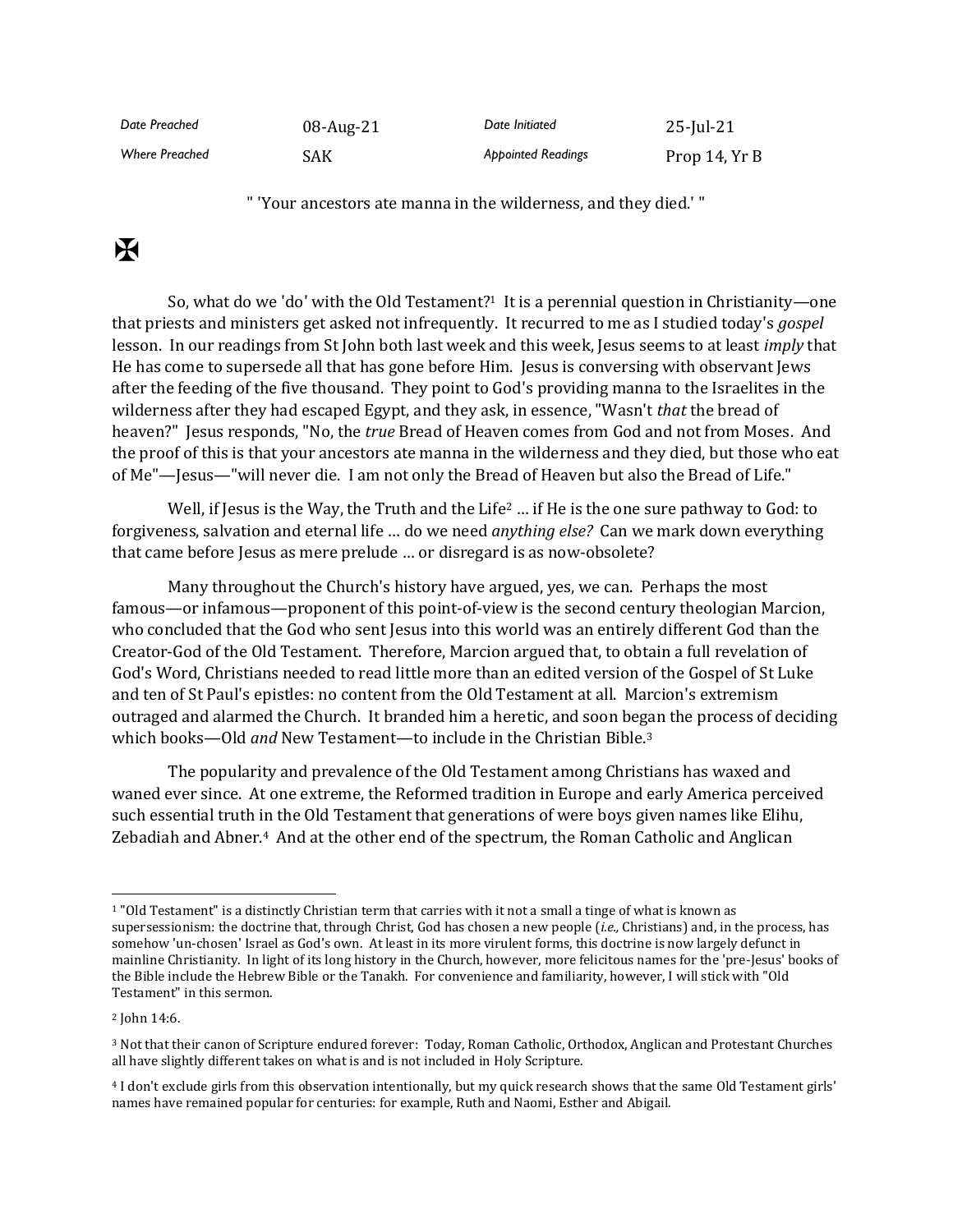traditions swung so far away from the Old Testament that very little of it was read in worship, other than from the Book of Psalms and some bits from the major prophets like Isaiah and Jeremiah.<sup>5</sup>

This began to change during the twentieth century, as the liturgical reform movement that eventually led to Vatican II in the Roman Catholic Church—and also, by the way, to the 1979 version of *The Book of Common Prayer* that's in our pews today—came to realize the deep and ultimately inseverable connections between the Old and New Testaments. As we have grown in our understanding of how fundamental the story of God's relationship with God's people *before* Jesus' Incarnation is to our *own* faith and discipleship, we have included in our eucharistic liturgy more and more readings from a wider and wider swath of the Old Testament. And we can name at least three reasons to give thanks for the Hebrew Bible's regained prominence in our own worship and study:

- One is historical: Christianity was birthed in the culture of the Old Testament. Jesus was Jewish, as were all of the Apostles, and the majority of His three-year ministry was with and for Jews. Jesus knew and preached the Old Testament<sup>6</sup> by heart. Indeed, it was the reform—the revitalization—of Israel's relationship with the God in the Old Testament that Jesus came to earth to effect.<sup>7</sup>
- The second reason is theological: Jesus' coming into this world ... and *all* that follows ... are properly seen not as a *disruption* of what began that fateful day Adam and Eve met the serpent in the Garden of Eden, but rather, as its *very culmination*. God created humanity in God's image and with powers over creation that echoed God's own, but in the exercise of their God-given free will, our spiritual forebears created distance between themselves and God … and the entire sweep of the Old Testament is the uneven, unpredictable and ultimately unfruitful story of a steadfast God calling imploring—an inconstant humanity, $8$  again and again, to let God bridge this chasm. Flood and famine, law and prophet, exodus and exile, ark and Temple: God affords humanity one opportunity after another to turn from its cold, sour and, finally, hollow self-declared independence … to an open-hearted dependence upon a warm, gracious and loving God.

And the ending of this story … is Jesus Himself. He is the final bridge. He repairs the rupture and incorporates humanity, wholesale, into the very life-and-being of God, by His dying, rising and ascending. The New Testament is the Old Testament's

<sup>5</sup> We see evidence of this in the so-called Track 2 (*i.e.,* Gospel-related) readings appointed by the Lord's Day lectionary for Ordinary Time.

<sup>6</sup> Again, the notion of an "Old" Testament is our own; Jesus would never have called it that!

<sup>7</sup> Jesus' critique of first century Judaism is not theological, and He does not seek to replace it or begin what would become a new religion. His animus is directed to religious (*e.g.,* the pharisees and scribes) and quasi-civil (*e.g.,* King Herod, a Roman puppet) authorities who hinder the people's grasp of their faith as a full and meaningful pathway to being in relationship with God.

<sup>8</sup> *I.e.,* in the form of God's People, Israel … who would, in turn, 'spread the [W]ord' to the rest of the race.